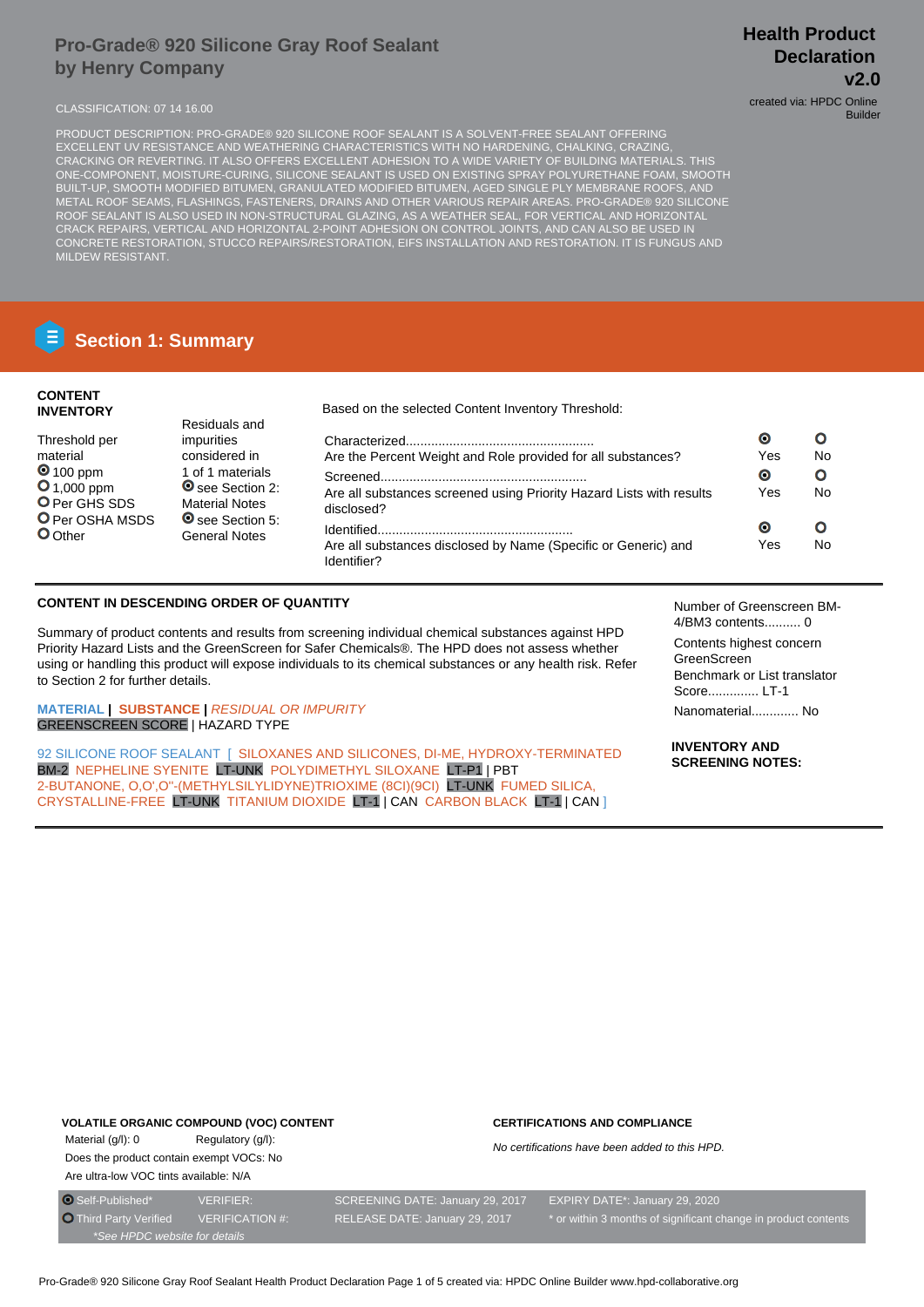ŕ

H.

This section lists materials in a product and the substances in each material based on the Inventory Threshold for each material. If residuals or impurities from the manufacturing or extraction processes are considered for a material, these are inventoried and characterized to the extent described in the Material and/or General Notes. Chemical substances are screened against the HPD Priority Hazard Lists for human and environmental health impacts. Screening is based on best available information; "Not Found" does not necessarily mean there is no potential hazard associated with the product or its contents. More information about Priority Hazard Lists and the GreenScreen can be found online: www.hpd-collaborative.org and www.greenscreenchemicals.org.

| <b>Material Notes:</b> | Inventory Threshold: 100 ppm                              | 92 SILICONE ROOF SEALANT %: 100.0000 - 100.0000 HPD URL:<br>Residuals Considered: Yes |          |                                                                       |                                   |  |
|------------------------|-----------------------------------------------------------|---------------------------------------------------------------------------------------|----------|-----------------------------------------------------------------------|-----------------------------------|--|
|                        | SILOXANES AND SILICONES, DI-ME, HYDROXY-TERMINATED        |                                                                                       |          | ID: 70131-67-8                                                        |                                   |  |
|                        | %: 30.0000 - 40.0000                                      | <b>GS: BM-2</b>                                                                       | RC: None | NANO: NO                                                              | ROLE: Polymer                     |  |
|                        | <b>HAZARDS:</b>                                           |                                                                                       |          | <b>AGENCY(IES) WITH WARNINGS:</b>                                     |                                   |  |
|                        | None Found                                                |                                                                                       |          | No warnings found on HPD Priority lists                               |                                   |  |
|                        | <b>SUBSTANCE NOTES:</b>                                   |                                                                                       |          |                                                                       |                                   |  |
|                        | <b>NEPHELINE SYENITE</b>                                  |                                                                                       |          | ID: 37244-96-5                                                        |                                   |  |
|                        | $%30.0000 - 40.0000$                                      | <b>GS: LT-UNK</b>                                                                     | RC: None | NANO: NO                                                              | ROLE: Filler/film<br>strengthener |  |
|                        | <b>HAZARDS:</b>                                           |                                                                                       |          | <b>AGENCY(IES) WITH WARNINGS:</b>                                     |                                   |  |
|                        | None Found                                                |                                                                                       |          | No warnings found on HPD Priority lists                               |                                   |  |
|                        | <b>SUBSTANCE NOTES:</b>                                   |                                                                                       |          |                                                                       |                                   |  |
|                        | POLYDIMETHYL SILOXANE                                     |                                                                                       |          | ID: 9016-00-6                                                         |                                   |  |
|                        | %: 20.0000 - 30.0000                                      | GS: LT-P1                                                                             | RC: None | NANO: NO                                                              | <b>ROLE: Plasticizer</b>          |  |
|                        | <b>HAZARDS:</b><br><b>AGENCY(IES) WITH WARNINGS:</b>      |                                                                                       |          |                                                                       |                                   |  |
|                        | PBT<br>EC - CEPA DSL                                      |                                                                                       |          | Persistent, Bioaccumulative and inherently Toxic<br>(PBiTH) to humans |                                   |  |
|                        | <b>SUBSTANCE NOTES:</b>                                   |                                                                                       |          |                                                                       |                                   |  |
|                        | 2-BUTANONE, O,O',O"-(METHYLSILYLIDYNE)TRIOXIME (8CI)(9CI) |                                                                                       |          | ID: 22984-54-9                                                        |                                   |  |
|                        | %: 3.0000 - 7.0000                                        | <b>GS: LT-UNK</b>                                                                     | RC: None | NANO: NO                                                              | ROLE: Catalyst                    |  |
|                        |                                                           |                                                                                       |          |                                                                       |                                   |  |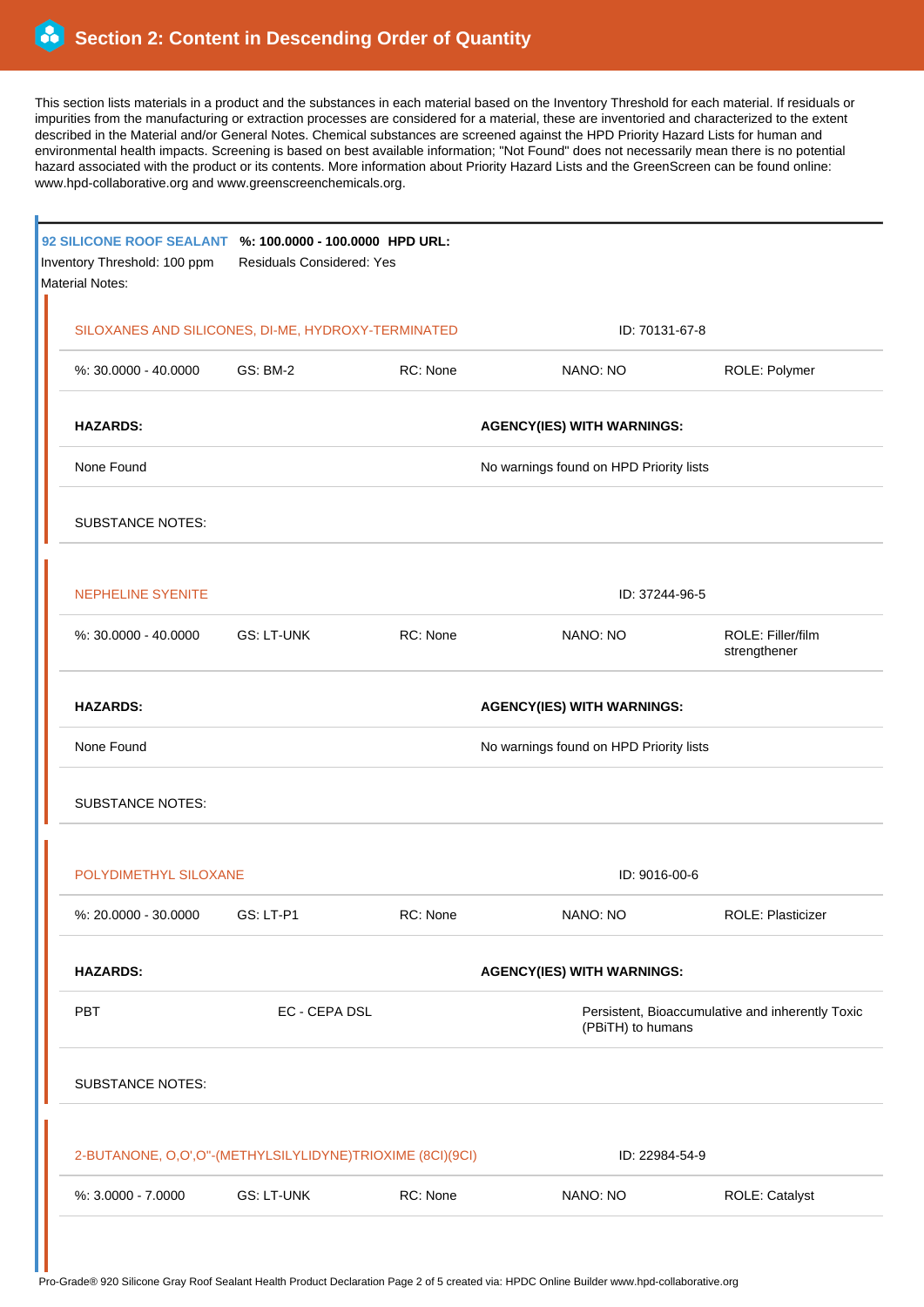| <b>HAZARDS:</b>                |                                                      |                                   | <b>AGENCY(IES) WITH WARNINGS:</b>                                                                          |                                                                                   |  |
|--------------------------------|------------------------------------------------------|-----------------------------------|------------------------------------------------------------------------------------------------------------|-----------------------------------------------------------------------------------|--|
| None Found                     | No warnings found on HPD Priority lists              |                                   |                                                                                                            |                                                                                   |  |
| <b>SUBSTANCE NOTES:</b>        |                                                      |                                   |                                                                                                            |                                                                                   |  |
|                                |                                                      |                                   |                                                                                                            |                                                                                   |  |
| FUMED SILICA, CRYSTALLINE-FREE |                                                      |                                   | ID: 112945-52-5                                                                                            |                                                                                   |  |
| %: 1.0000 - 5.0000             | <b>GS: LT-UNK</b>                                    | RC: None                          | NANO: NO                                                                                                   | ROLE: Thixotrope                                                                  |  |
| <b>HAZARDS:</b>                |                                                      |                                   | <b>AGENCY(IES) WITH WARNINGS:</b>                                                                          |                                                                                   |  |
| None Found                     | No warnings found on HPD Priority lists              |                                   |                                                                                                            |                                                                                   |  |
| <b>SUBSTANCE NOTES:</b>        |                                                      |                                   |                                                                                                            |                                                                                   |  |
| <b>TITANIUM DIOXIDE</b>        |                                                      |                                   | ID: 13463-67-7                                                                                             |                                                                                   |  |
| $%: 0.0000 - 7.0000$           | GS: LT-1                                             | RC: None                          | NANO: NO                                                                                                   | ROLE: Pigment                                                                     |  |
| <b>HAZARDS:</b>                |                                                      |                                   | <b>AGENCY(IES) WITH WARNINGS:</b>                                                                          |                                                                                   |  |
| CANCER                         |                                                      | US CDC - Occupational Carcinogens | Occupational Carcinogen                                                                                    |                                                                                   |  |
| <b>CANCER</b>                  | CA EPA - Prop 65                                     |                                   | Carcinogen - specific to chemical form or<br>exposure route                                                |                                                                                   |  |
| <b>CANCER</b>                  | <b>IARC</b>                                          |                                   | Group 2B - Possibly carcinogenic to humans -<br>inhaled from occupational sources                          |                                                                                   |  |
| <b>CANCER</b>                  | <b>MAK</b>                                           |                                   | Carcinogen Group 3A - Evidence of carcinogenic<br>effects but not sufficient to establish MAK/BAT<br>value |                                                                                   |  |
|                                | SUBSTANCE NOTES: Not available in a respirable form. |                                   |                                                                                                            |                                                                                   |  |
|                                |                                                      |                                   |                                                                                                            |                                                                                   |  |
|                                | ID: 1333-86-4                                        |                                   |                                                                                                            |                                                                                   |  |
| <b>CARBON BLACK</b>            |                                                      |                                   |                                                                                                            |                                                                                   |  |
| %: 0.0000 - 3.0000             | <b>GS: LT-1</b>                                      | RC: None                          | NANO: NO                                                                                                   | ROLE: Pigment                                                                     |  |
| <b>HAZARDS:</b>                |                                                      |                                   | <b>AGENCY(IES) WITH WARNINGS:</b>                                                                          |                                                                                   |  |
| <b>CANCER</b>                  |                                                      | US CDC - Occupational Carcinogens | Occupational Carcinogen                                                                                    |                                                                                   |  |
| <b>CANCER</b>                  | CA EPA - Prop 65                                     |                                   | exposure route                                                                                             | Carcinogen - specific to chemical form or                                         |  |
| <b>CANCER</b>                  | <b>IARC</b>                                          |                                   |                                                                                                            | Group 2B - Possibly carcinogenic to humans -<br>inhaled from occupational sources |  |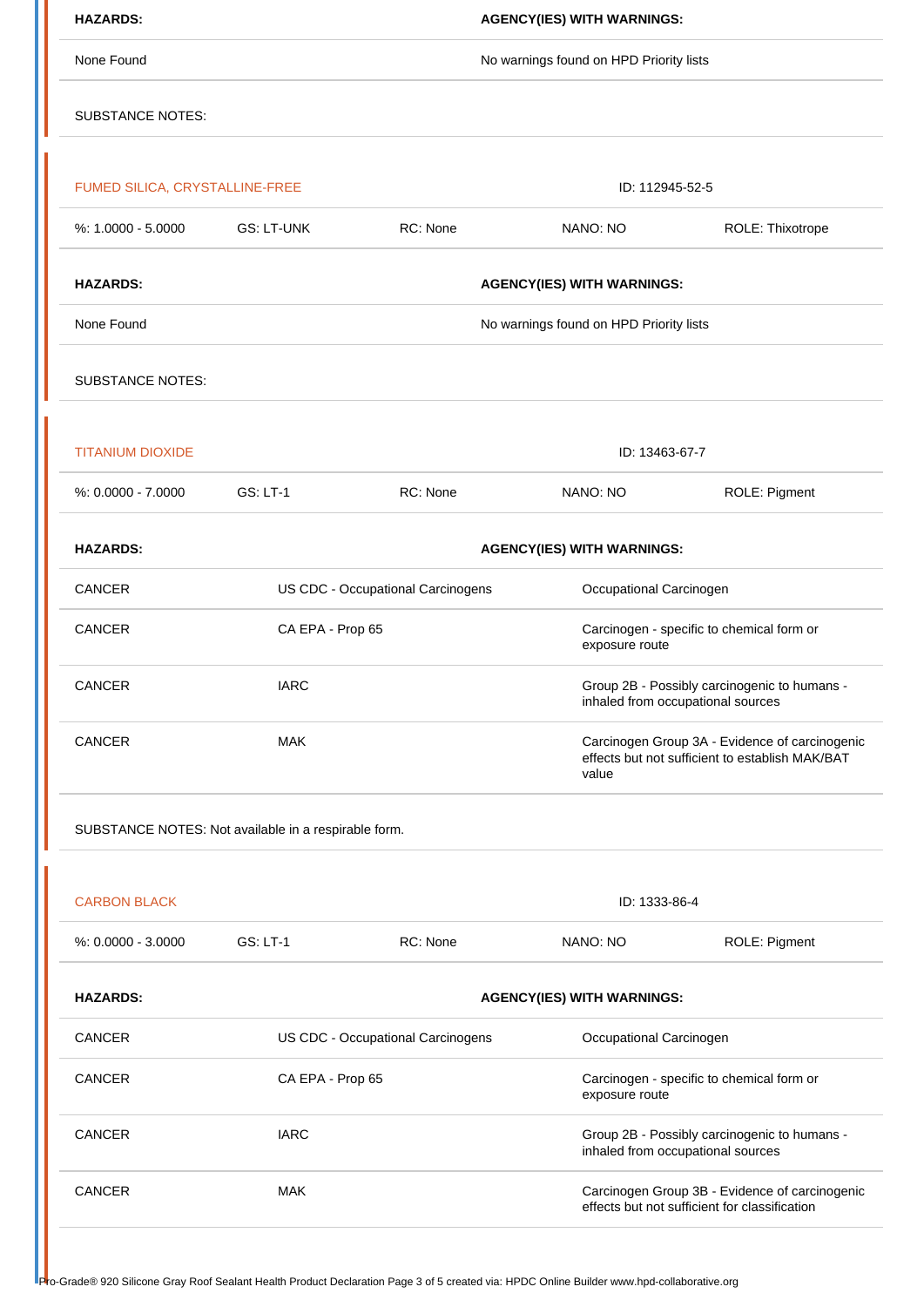#### $\circ$  **Section 3: Certifications and Compliance**

This section lists applicable certification and standards compliance information for VOC emissions and VOC content. Other types of health or environmental performance testing or certifications completed for the product may be provided.

#### ſ+  **Section 4: Accessories**

This section lists related products or materials that the manufacturer requires or recommends for installation (such as adhesives or fasteners), maintenance, cleaning, or operations. For information relating to the contents of these related products, refer to their applicable Health Product Declarations, if available.

Ē  **Section 5: General Notes**